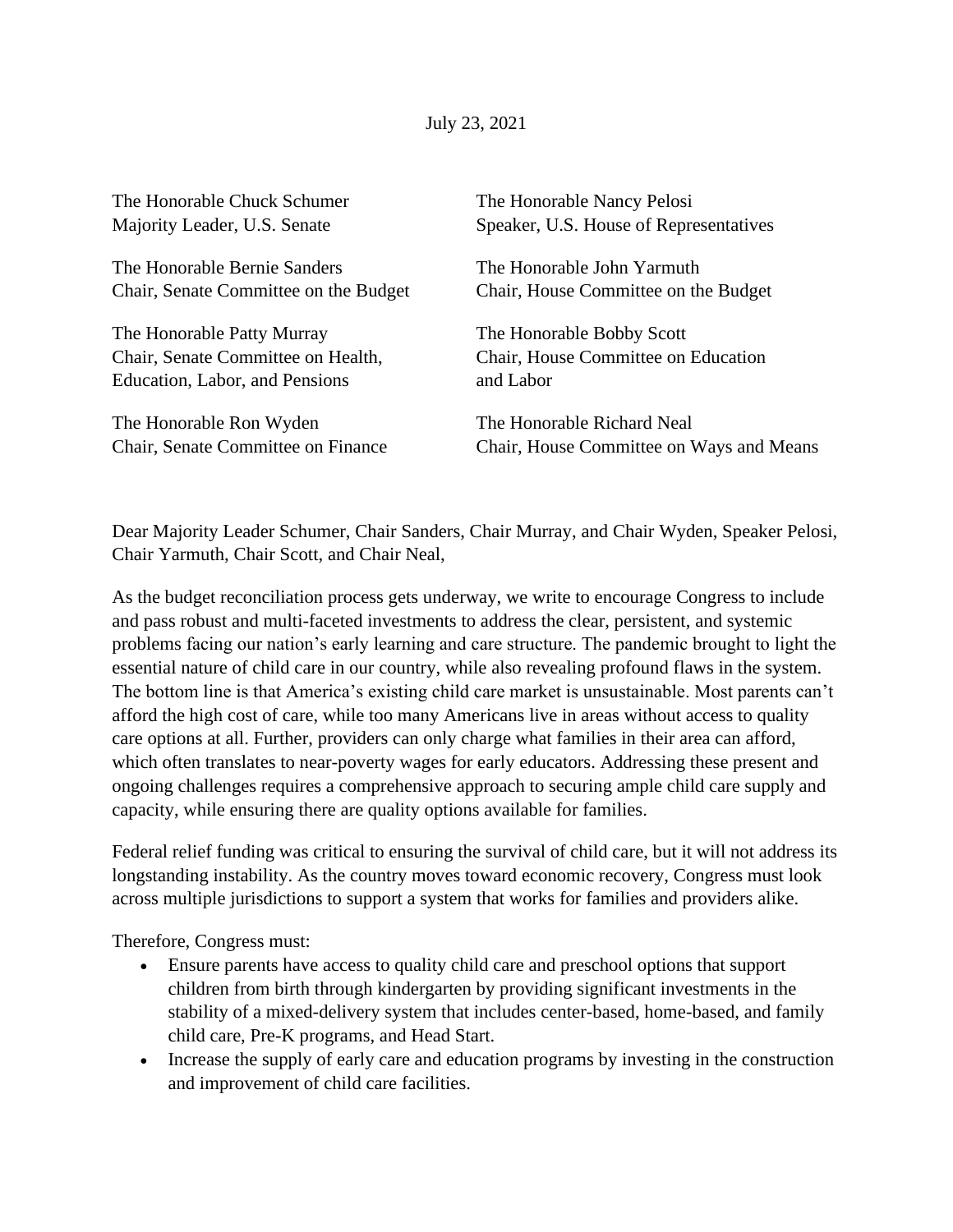• Increase affordability for families paying for care by investing in child care subsidies and enhancing the Child and Dependent Care Tax Credit (CDCTC).

Specifically, this can be done by:

**Ensuring a Sustainable System:** Congress must build on existing federal programs by making long-term, robust investments in a mixed-delivery, birth-through-five system that provides access to high-quality early care and education that meets the needs of families. Quality improvements, which must include investing in the education and compensation of the workforce, require additional funding to ensure child care businesses do not have to pass along associated costs to parents or be penalized should they lack financial means to meet higher standards. Additionally, these investments increase options for safe, high-quality child care. Stable grant funding to providers across states and settings has been proven to work over the last year and should be continued to ensure a sustainable system.

**Building an Ample Supply:** Even before the pandemic, the supply of high-quality child care businesses was sparse and inadequate to meet the needs of working families: as many as one in [three](https://childcaregap.org/) children with a working parent may lack access to care in their communities, with that gap more pronounced in rural areas. Investments in facilities are needed to address gaps in child care availability, particularly in areas considered [child care deserts.](https://childcaredeserts.org/) Likewise, investment is needed to ensure existing facilities are safe and provide a positive learning environment.

**Supporting Families:** Too often, affordable child care is out of reach for many families. As we have seen over the last year, this [means parents](https://bipartisanpolicy.org/building-support-for-early-childhood-excellence/) may choose to reduce their work hours or to leave the workforce altogether. To help more parents access and afford child care, Congress should increase funding and expand eligibility for child care subsidies through the Child Care and Development Block Grant. Additionally, Congress should seek to make permanent the enhanced [Child and Dependent Care Tax Credit](https://bipartisanpolicy.org/report/the-effects-of-the-child-and-dependent-care-tax-credit-on-child-care-affordability/) (CDCTC) so the recent, temporary, changes are sustained in order to support families who can least afford quality child care. While we support the expansion, extension, and improvement of the Child Tax Credit (CTC), the two credits have separate and distinct purposes. Scholars have indicated that families with lower household incomes are [more likely to use the CTC](https://www.cnbc.com/2021/07/12/child-tax-credit-payments-may-boost-retail-sales-as-soon-as-this-month.html) to pay for essential costs such as food or rent. The CDCTC, on the other hand, is the only tax credit that directly helps parents' pay for child care. Making the recent changes to the CDCTC both permanent and refundable helps ensure parents have access to affordable, quality care.

The COVID-19 crisis exacerbated many of the problems already facing the child care industry. Families have long struggled to access affordable, high-quality options, and providers have faced precarious financial situations long before the pandemic took hold. Now is the time to address these pervasive flaws in the fabric of the American economy by investing in a high-quality system of early care and education to support families, businesses, and the workforce.

Sincerely,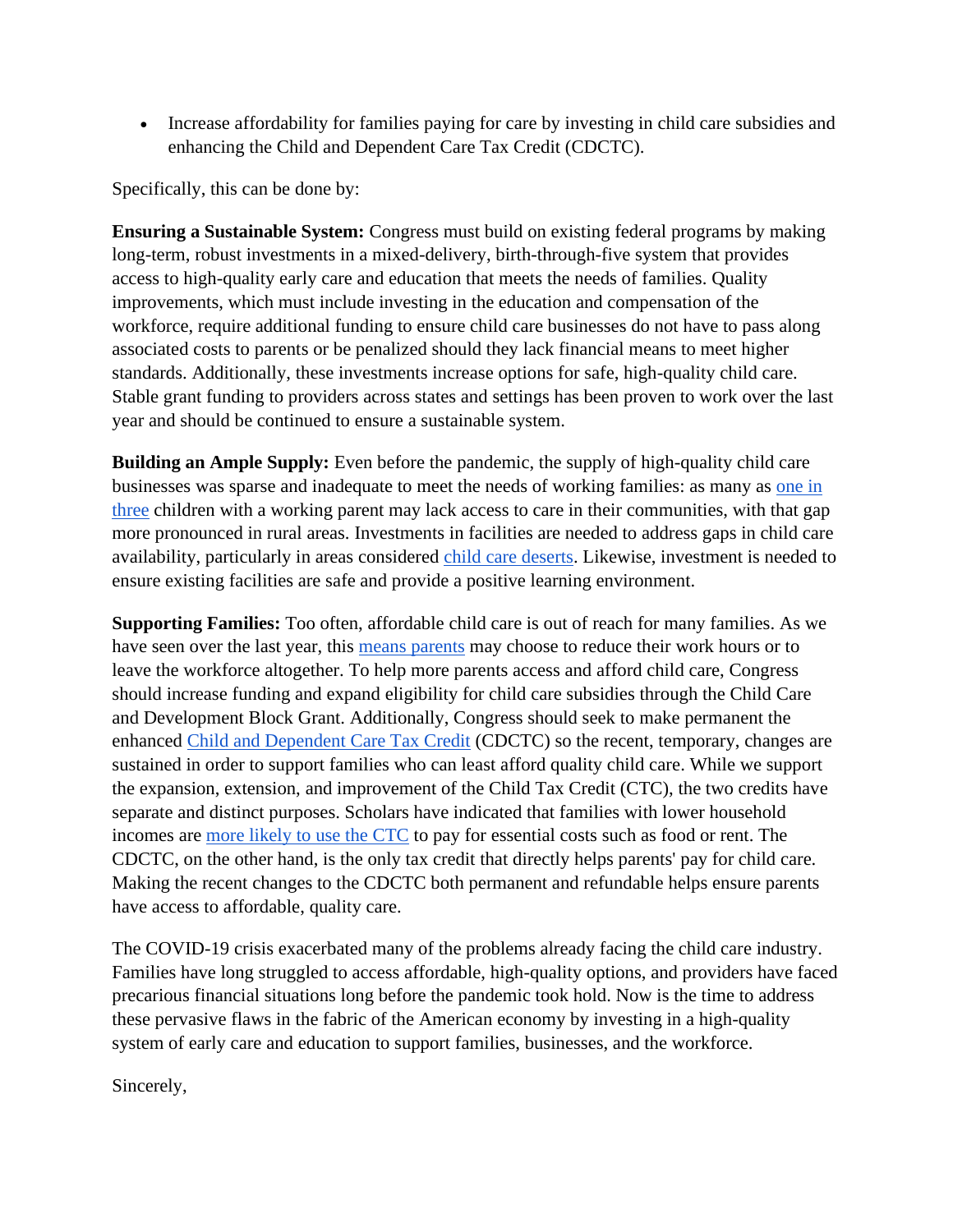Acelero Learning Advance Illinois Advocates for Children of New Jersey (ACNJ) Alabama Partnership for Children Alaska Children's Trust (ACT) Alliance for Early Success America Forward Arizona Association for the Education of Young Children (AzAEYC) Association of Illinois Montessori Schools (AIMS) Big Blue Marble Academy (BBMA) Bipartisan Policy Center (BPC) Bright Horizons Cadence Education California Child Care Resource & Referral Network Center for American Progress (CAP) Center for Law and Social Policy (CLASP) Child Care Action Council (CCAC) Child Care Aware of Washington (CCA of WA) Child Care Aware® of America (CCAoA) Child Care Resources Child Care Services Association/T.E.A.C.H. Early Childhood® National Center (CCSA/National Center) Childcare Network Childhaven Children Now Children's Alliance Children's Campaign Fund (CCF) Children's Home & Aid Children's Home Society of Washington (CHSW) Children's Home Society of West Virginia Children's Advocacy Alliance (CAA) Children's Institute Clayton Early Learning Colorado Children's Campaign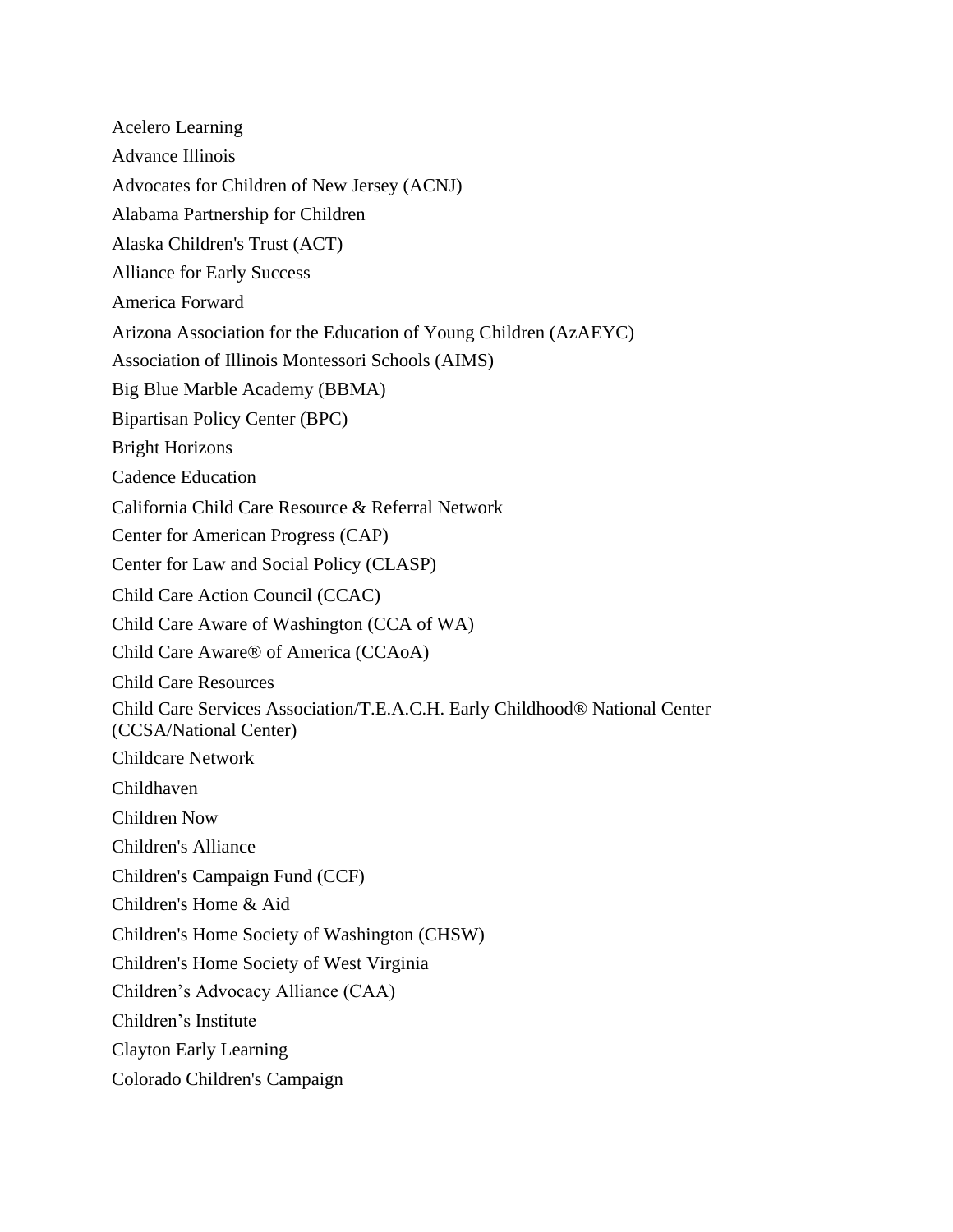Community Organizing and Family Issues (COFI) Connecticut Association for the Education of Young Children (CTAEYC) Connecticut Early Childhood Alliance (CECA) Council for a Strong America Council for Professional Recognition Delaware Association for the Education of Young Children (DEAEYC) District of Columbia Association for the Education of Young Children (DCAEYC) Early Care and Education Consortium (ECEC) Early Learning NH Early Opportunities East Boston Social Centers Economic Opportunity Institute Educare Learning Network Edward Street Endeavor Schools First 5 Fox Valley First Children's Finance First Five Nebraska (FFN) First Five Years Fund (FFYF) First Up Fond du Lac Area United Way Georgia Early Education Alliance for Ready Students (GEEARS) Golden Corridor Association for the Education of Young Children (GoAEYC) Great Rivers United Way (GRUW) Groundwork Ohio Illinois Association for the Education of Young Children (Illinois AEYC) Illinois Collaboration on Youth (ICOY) Illinois Head Start Association (IHSA) Illinois National Association for the Education of Young Children (INAEYC) Jumpstart Kansas Action for Children (KAC) Kaplan Early Learning Company Kiddie Academy Educational Child Care Kids Win Missouri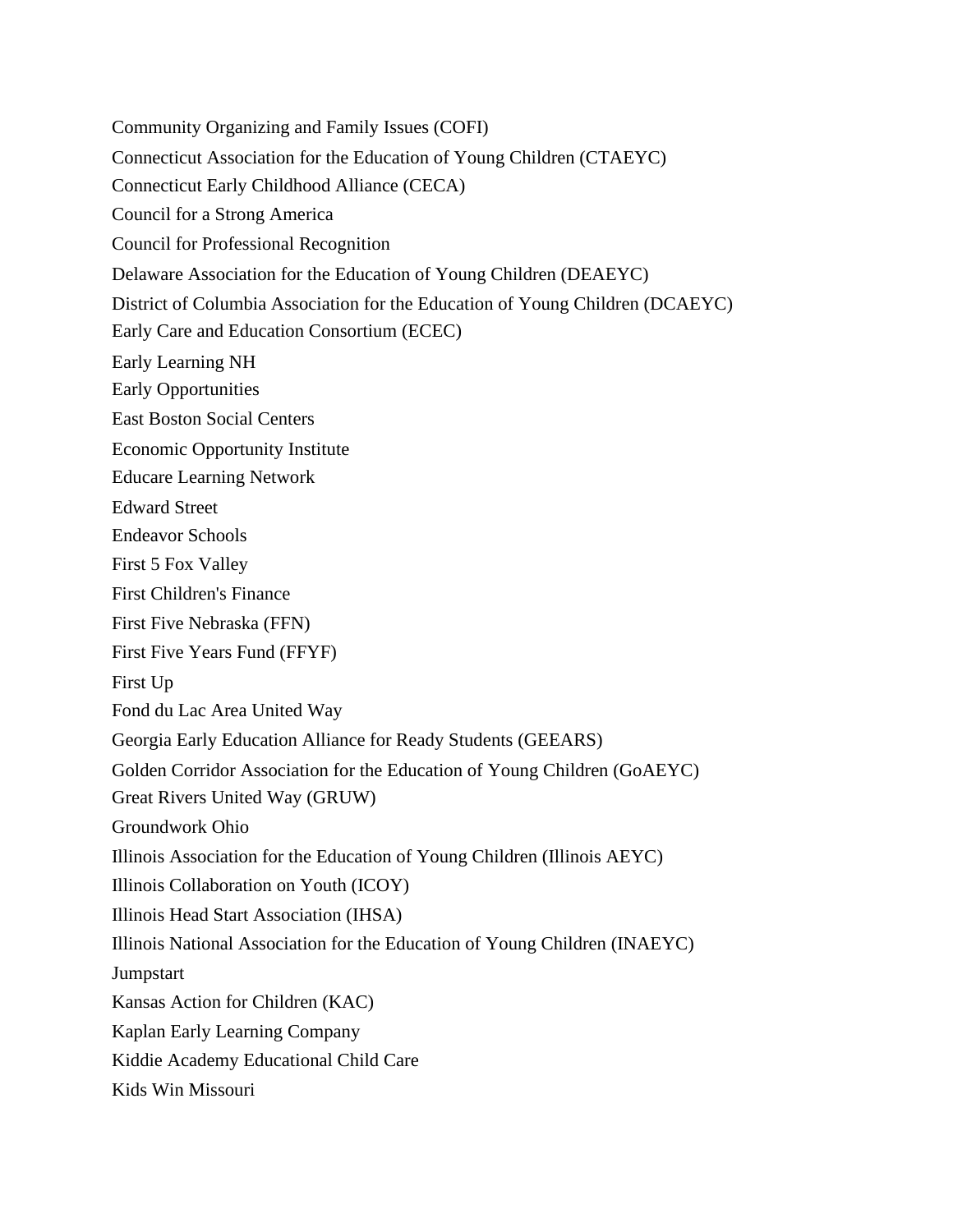KinderCare Education Kingsley House Learning Care Group (LCG) Learning Starts At Birth, Bank Street College Let's Grow Kids (LGK) Louisiana Policy Institute for Children (LPIC) Main Street Alliance-Wisconsin (MSAWI) Maine Association for the Education of Young Children (MaineAEYC) Maine Children's Alliance Maryland Family Network (MFN) Massachusetts Association for the Education of Young Children (MAAEYC) Minnesota Child Care Association (MCCA) Nashville Area Association for the Education of Young Children (NAAEYC) National Association for Family Child Care (NAFCC) National Association for the Education of Young Children (NAEYC) National Women's Law Center (NWLC) National Workforce Registry Alliance (NWRA) NC Child NC Early Education Coalition Nebraska Association for the Education of Young Children (Nebraska AEYC) Neighborhood House New Futures New Hampshire Association for the Education of Young Children (NHAEYC) New Horizon Academy (NHA) New Jersey Association for the Education of Young Children (NJAEYC) New Mexico Association for the Education of Young Children (NMAEYC) New York Association for the Education of Young Children (NYAEYC) Ohio Association for the Education of Young Children (Ohio AEYC) Ohio Association of Child Care Providers (OACCP) Old School Academies One Hope United (OHU) Oshkosh Area United Way Parents Leading for Educational Equity (PLEE)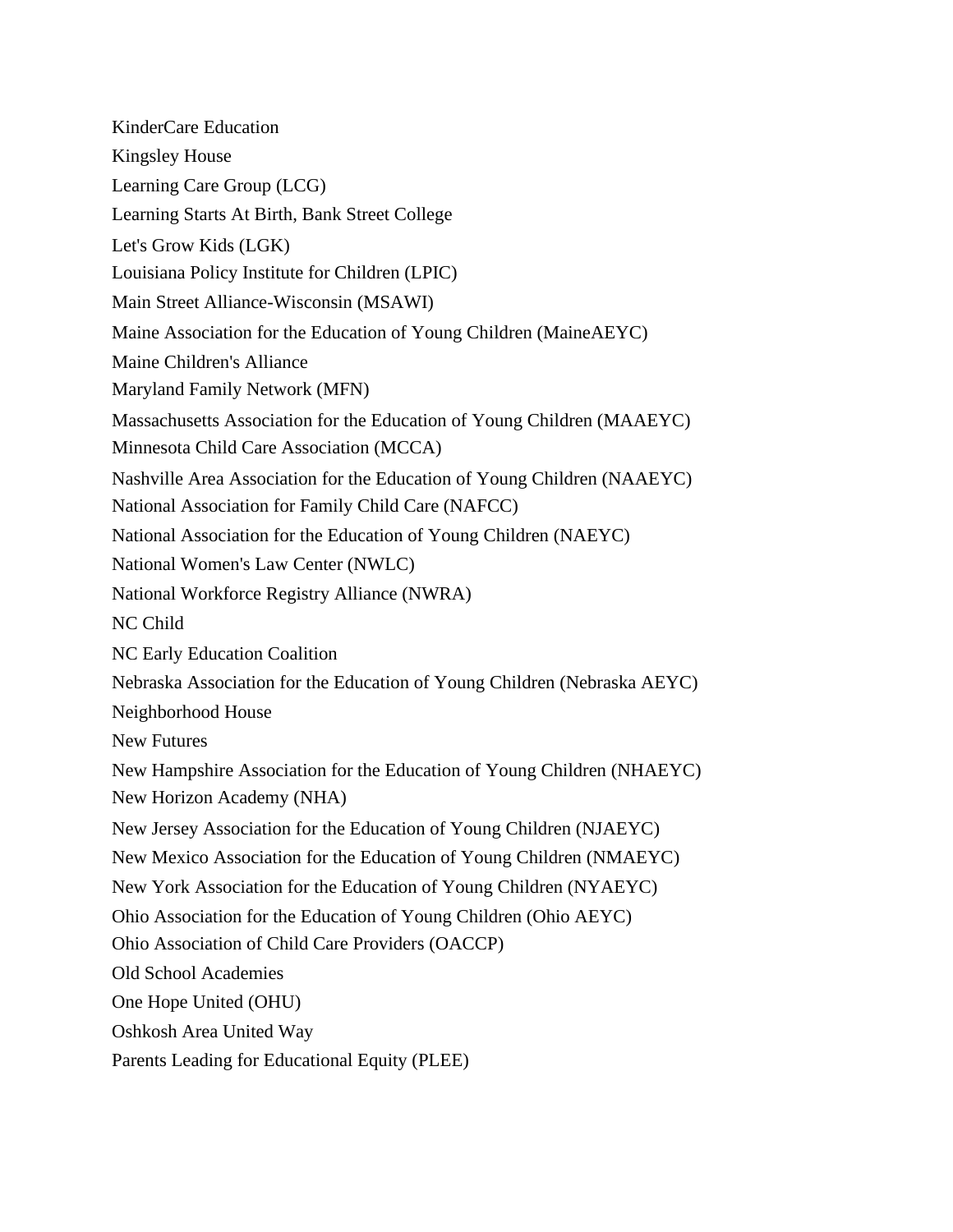Parents Organized to Win, Educate and Renew - Policy Action Council Illinois (POWER -PAC IL) Pennsylvania Association for the Education of Young Children (Pennsylvania AEYC) Pennsylvania Partnerships for Children Primrose Schools Rhode Island Association for the Education of Young Children (RIAEYC) Rhode Island KIDS COUNT Right from the Start Campaign (Rhode Island) Rodel Save the Children SC Association for the Education of Young Children (SCAEYC) Schuyler Center for Analysis and Advocacy SEIU Healthcare Illinois Southeast Alaska AEYC (SEAAEYC) Southern Arizona Association for the Education of Young Children (SAZAEYC) Southwest Ohio Association for the Education of Young Children (SWOAEYC) Start Early Strategies for Children (SFC) Sunrise Preschools Teaching Strategies TEAM for West Virginia Children The Connecticut Association for Human Services (CAHS) The Illinois Network of Child Care Resource and Referral Agencies (INCCRRA) The Malvern School The Registry, Inc. The Wisconsin Partnership Trying Together United Migrant Opportunity Services (UMOS) United Way Greater Milwaukee & Waukesha County (UWGMWC) United Way Manitowoc County, Inc. United Way of Dane County (UWDC) United Way of Dodge County United Way of Dunn County United Way of Kenosha County (UWKC)